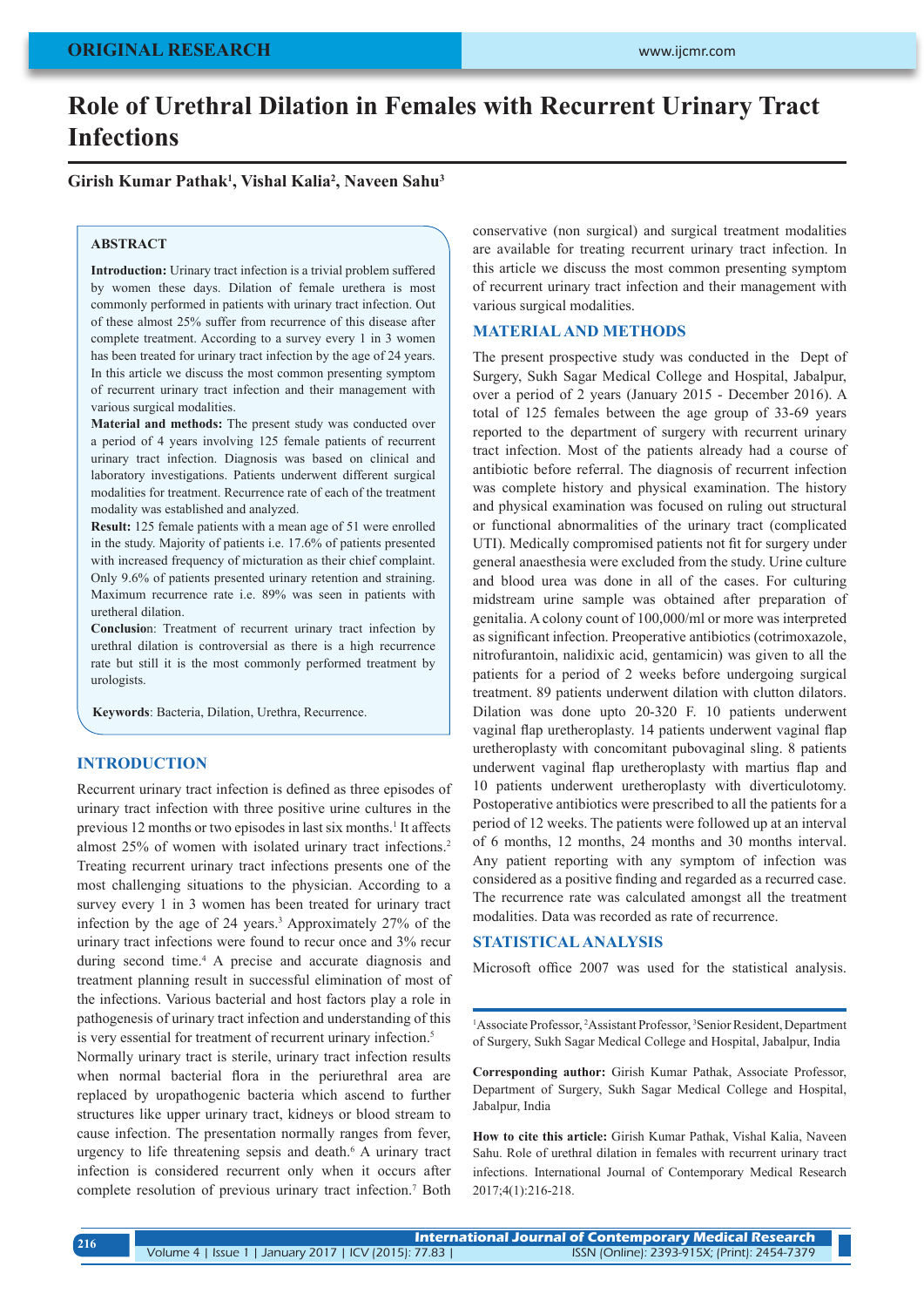| Symptom                                                                 | No. of patients | percentage |  |
|-------------------------------------------------------------------------|-----------------|------------|--|
| Weak stream                                                             | 13              | 10.4       |  |
| Dysuria                                                                 | 16              | 12.8       |  |
| Frequency                                                               | 22              | 17.6       |  |
| Incontinence                                                            | 16              | 12.8       |  |
| Urgency                                                                 | 19              | 15.2       |  |
| Urinary retention                                                       | 12              | 9.6        |  |
| Nocturia                                                                | 15              | 12         |  |
| Straining                                                               | 12              | 9.6        |  |
| <b>Table-1:</b> Signs and symptoms of recurrent urinary tract infection |                 |            |  |
| in study group                                                          |                 |            |  |

| <b>Treatment done</b>                           | No. of patients | Recurrence $(\% )$ |  |
|-------------------------------------------------|-----------------|--------------------|--|
| Dilation                                        | 89              | 89%                |  |
| <b>VFU</b>                                      | 10              | $11\%$             |  |
| VFU, PVS                                        | 14              | $7\%$              |  |
| $VFU + diverticulectomy$                        | 10              | 3%                 |  |
| VFU, PVS, Martius flap                          |                 | $2\%$              |  |
| <b>Table-2:</b> Recurrence rate after follow up |                 |                    |  |



**Figure-1:** Depicting the percentage recurrence rate after treatment

Descriptive statistics like mean and percentages were used for the data analysis.

# **RESULT**

A total of 125 female patients were enrolled in the study with the mean age of 51 years.

Table 1, illustrates the most common presenting signs and symptoms of recurrent urinary tract infection. 17.6% of patients presented with increased frequency of micturation as their chief complaint. Only 9.6% of patients presented urinary retention and straining. Around 15.2% of patients presented with urgency. Increased frequency of micturation was the most frequently encountered symptom.

Table 2, Figure 1 illustrates the treatment modalities that were undertaken and the percentage of recurrence amongst them. Around 89% of patients with uretheral dilation reported with recurrence. The recurrence rate was very high in this group. The least recurrence rate was seen in patients with uretheroplasty and martius flap ie only 2%.

## **DISCUSSION**

Recurrent urinary tract infection is a major health concern amongst healthy and sexually active women. In our study all the female patients were aged between 33-62 years with a mean age of 51 years. Uropathogens responsible for causing urinary tract infection originate from extraurinary location which is generally rectal flora and ascend to the bladder from this colonised area. The usual pathogens include Escherichia coli, Klebsiella pneumonia, Staphylococcus saprophyticus and Proteus mirabilis.7 Escherichia coli is thought to be responsible for recurrent urinary tract infections in 85% of ambulatory patients and 50% of nosocomial infections.8

According to a study by Hoton et al, the risk factors associated with urinary tract infection are the use of spermicides, females aged less than 15 years at the time of first urinary tract infection are at greater risk. Family history of urinary tract infection indicating genetic or environmental exposure predisposes to this condition. Urinary incontinence, uterovaginal prolapsed, post void residual urine are some of the other risk factors associated with urinary tract infection. Presence of urinary catheter, ureteric stent or any other factors that lead to urinary stasis like malignancy, cyst lead to an increase in risk of complicated urinary tract infection with multi resistant pathogens. Medically compromised patients like diabetes mellitus, renal failure, renal transplantation have a two to three fold increased incidence of recurrent urinary tract infection.<sup>9</sup>

According to a study by KK yadav et al<sup>10</sup>, 24% of the patients required uretheral dilation at the end of 5th month. In our study the recurrence rate of urinary tract infection was 89% in patients who underwent uretheral dilation. Smith et al<sup>11</sup> conducted a study in 7 women with urethral strictures in which dilation was performed upto 30Fr which was followed by clean intermittent catheterization. After 6 to 34-month follow up period 3 of 7 women required multiple repeat urethral dilations. In a study by Jerry G et al<sup>12</sup>, only 1 out of 17 patients had a sustained response to dilation alone. This high recurrence rate is a clear indicator that urethral dilation is not a sure shot treatment for recurrent urinary tract infection. But according to a study by Roberts and smith $13$  they have shown symptomatic improvement in  $80\%$ of cases after urethral dilation. Bergman et al<sup>14</sup> and others<sup>15,16</sup> demonstrated improvement in 75% of cases.

#### **CONCLUSION**

Recurrent urinary tract infection is a common problem faced by women these days but its treatment with urethral dilation is still controversial. The prognosis of urethral dilation is questionable. Majority of the patients require repeated dilations to ward of symptoms.

### **REFERENCES**

- 1. Albert X, Huertas I, Pereiro I, Sanfelix J, Gosalbes V, Perrotta C. Antibiotics for preventing recurrent Urinary tract infection in non-pregnant women. Cochrane Database of Systemic Review 2004, Issue 3.
- 2. Schappert SM. National ambulatory medical care survey: 1992 summary. Advanced data from vital and health statistics. No 252. Hyattsville, MD: National center for health statistics, 1994
- 3. Foxman B, Barlow R, D'Arcy H, et al. Urinary tract infection: self-reported incidence and associated costs. Ann Epidemiol. 2000;10:509-15.
- 4. Foxman B. Recurring urinary tract infection: incidence and risk factors. Am J Public Health. 1990;80:331-3.
- 5. Masson P, Matheson S, Webster AC, Craig JC Metaanalyses in prevention and treatment of urinary tract